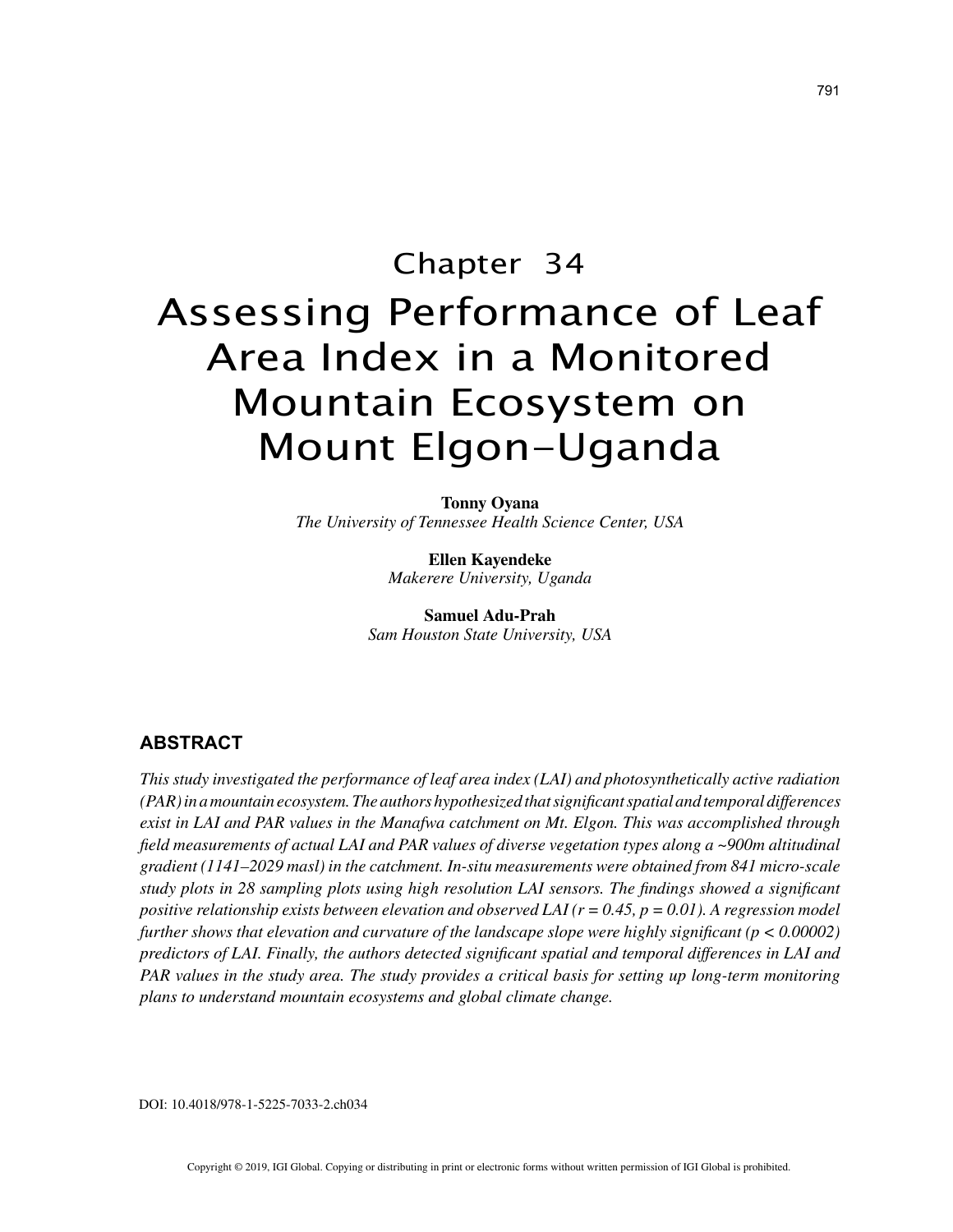## **1. INTRODUCTION**

## **1.1. Background to the Study**

Leaf Area Index (LAI) and Photosynthetic Active Radiation (PAR) are important biophysical variables for quantifying phenological changes in ecosystems (Demarty et al. 2007; Tian et al. 2004). Understanding phenology changes at a landscape level, especially in a fragile mountain ecosystem, is critical because they offer new knowledge about spatial patterns and long-term trends. Yet there are persistent knowledge gaps and challenges in characterizing LAI and PAR performance in tropical mountain ecosystems. Some of these challenges are related to how we measure and constantly obtain reliable in situ LAI estimates in mountain ecosystems with a varied altitude, soil types, water availability, and diverse land management systems. Notwithstanding, the fact that obtaining in situ LAI/PAR measurements is a complicated task, modern instruments, such as the ACCUPAR LP-80 (Decagon Devices Inc.) have made it possible to continuously collect accurate field-based measurements of simultaneous below and above canopy. The techniques provide critical data for understanding spatial variability and phenological processes that can be used for vegetation analysis. PAR is an important detection index for vegetation cover and key parameter in ecosystem productivity, crop yield, and canopy cover models (Huemmrich & Goward, 1997; Lobell et al. 2003). In spite of the fact that research on application of in situ PAR measurement is limited (Yang et al. 2006), both LAI and PAR continue to be paramount models in assessing phenology.

The applications of empirical models have established the correlation among Normalized Difference Vegetation Index (NDVI), LAI, and PAR (Xavier and Vettorazzi 2004; Stenberg et al. 2004; Columbo et al. 2003). Xavier and Vettorazzi (2004) found that NDVI explained 54–74% of the variance in LAI values for the Ribeirão dos Marins watershed in Brazil with a mixed cover of sugarcane, pasture, riparian forests, eucalyptus and annual crops. Similarly, Gray and Song (2012) used IKONOS, Landsat, and MODIS images to model LAI over a forested area in North Carolina.

Nonetheless, empirical methods have some limitations like SVIs being affected by other factors like soil refection, sensor geometry, sun zenith angle among others. This may create circumstances where different NDVI values are observed for areas with similar LAI values (Xavier and Vettorazzi 2004). In addition, the relationships between SVIs and LAI are usually developed for a single point in time without a temporal dimension (Gray and Song 2012). This study will use MODIS NDVI time series covering 11 years to relate observed variation in LAI ranges to differences in land management as well as micro climatic changes in different seasons. The direct method for assessing LAR-PAR using ACCUPAR LP-80 will produce accurate in-situ measurements limiting the gaps in methods applied to phenology changes in a mountain ecosystem.

## **1.2. Rationale, Hypothesis, and Study Objectives**

In East Africa, Pfeifer et al. (2012) reported LAI values of specific vegetation types of the Eastern Arc Mountains in South-west Kenya and Tanzania with spatial variation in the landscape. They showed that tropical montane and lowland forest had higher LAI-PAR than other areas within the study area. In addition, forests with higher precipitation had significantly higher LAI compared to all other forests. Nevertheless, there is still the need to carry out more systematic measurements of LAI at different altitudes